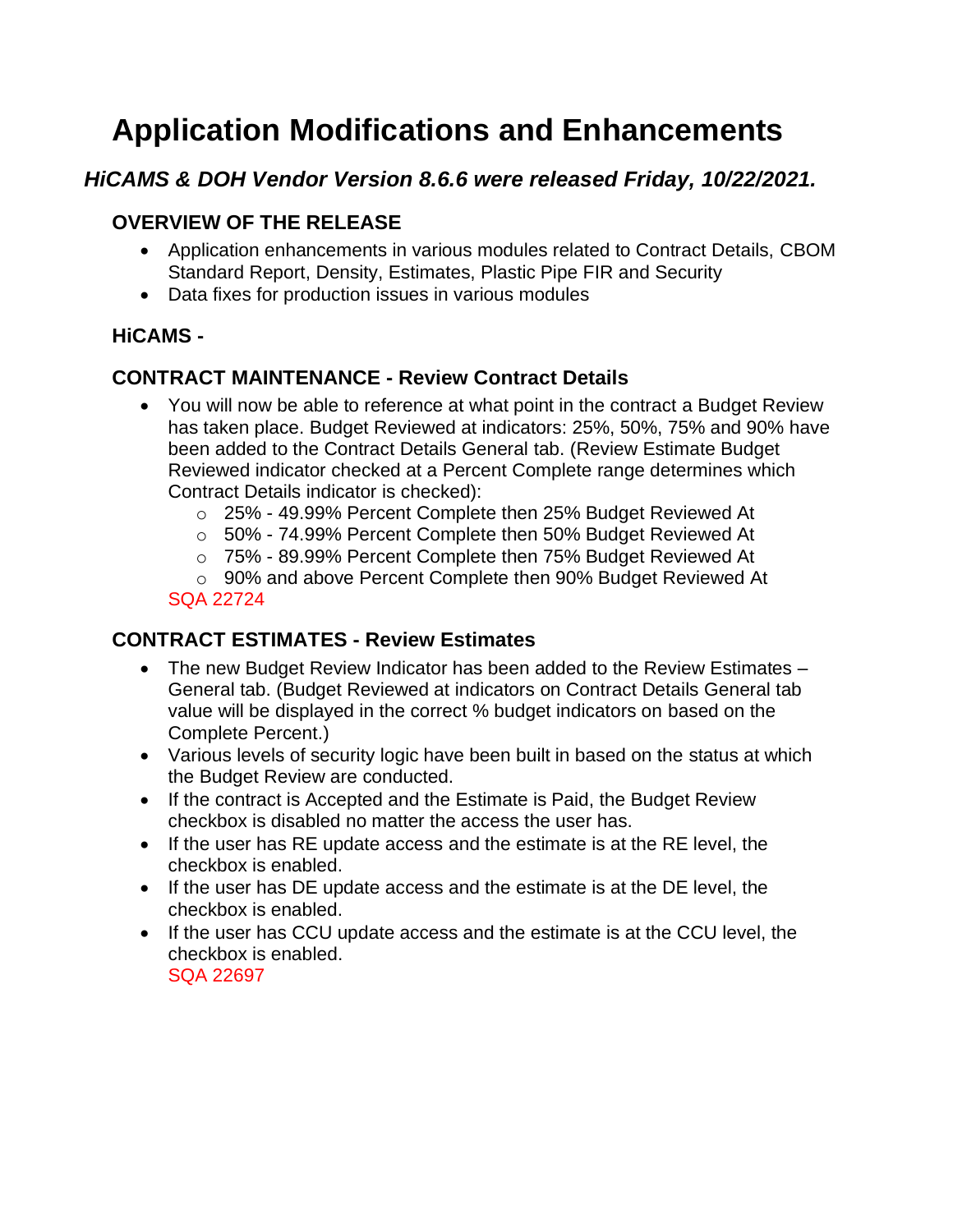### **CONTRACT ADJUSTMENTS - Review Claims**

• The new Budget Review Indicator has been added to the Review Claims – Claim tab. The indicator can be checked and unchecked if status = **In Process**. Indicator is no longer to be changed once status  $=$  Processed. SQA 22697

## **CONTRACT ADJUSTMENTS - Review Other Line Items**

• The new Budget Review Indicator has been added to the Review Other Line Items – General tab. The indicator can be checked and unchecked if status = **Pending Approval.** Indicator is no longer to be changed once status = Approved. SQA 22697

#### **CONTRACT ADJUSTMENTS - Review Supplemental Agreements**

• The new Budget Review Indicator has been added to the Review Supplemental Agreements – General tab. The indicator can be checked and unchecked if status = **New.** Indicator is no longer to be changed once status = Process Approval. SQA 22697

#### **DENSITY - Review Density Other Gauge**

• You are now required to add a Comment when the Test Section Lengths are out of compliance in the Density, Other Gauge module. SQA 22293

## **FIELD INSPECTION REPORTS (FIR) - Review Field Inspection Reports**

- PLASTIC PIPE: Added the final functionalities to the Plastic Pipe Field Inspection Report module from version 8.6.5.
	- o Show Inspector warning before they overwrite scanned pieces in Scan pop-up (not yet copied to Alt ID). Display warning message: "Barcodes in Scan window are not yet on Alt ID and will be replaced with new set of barcodes."
	- $\circ$  Provide a method to display the duplicate pieces so Inspector is aware of these. Duplicates will NOT be saved on Alt ID.
	- o Add a Sort feature in the Scan pop-up so Inspector can order pieces in order of barcode #, easier to compare against the pre-inspection report.
	- o Exclude duplicates from limit count. SQA 22721

#### **QUERY TOOL – Claims, Contracts, Contract Adjustments and Estimates**

- New Budget Review Indicators have been added to each query tool.
- Budget Review Indicator is always included on Contract Adjustments if results show on the Supplemental Agreement or Other Line Items window. SQA 22697